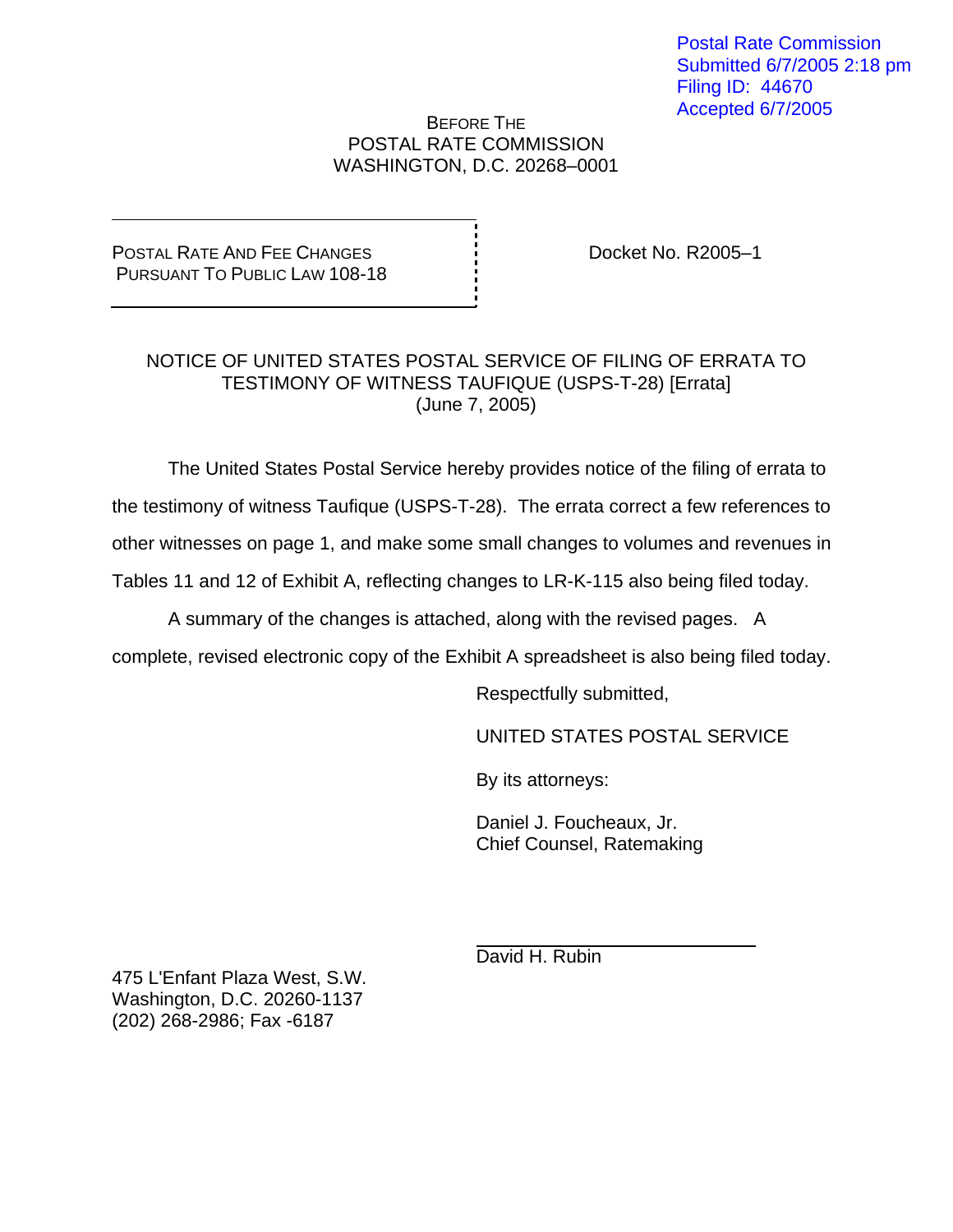# **Summary of revisions to USPS-T-28 (witness Taufique):**

# **Changes to Page 1**

Replace lines 8-10 to remove references to witnesses Moser, Miller, and Cutting, and to state that: "Witness Virginia Mayes (USPS-T-25) uses the volumes associated with the NSAs. Witness James Page (USPS-T-23) uses the test year volumes for some of the Special Services, and witness Karl Wesner (USPS-T-24) uses some Special Services proposed fees."

Line 22: Change "," to ";"

# **Changes to Exhibit USPS-28A**

The changes to LR-K-115, also filed today, affect Exhibit USPS-28A, tables 11 and 12, since those tables are derived from the 2006 BR and 2006 AR tables in LR-K-115.

The Cells that were manually changed in Table 11 are:

E33, Express Mail, changed from 830,784 to 830,330

E64, Parcel Post, Non Destination Entry, changed from 725,741 to 725,735

E65, Parcel Post, Destination Entry, changed from 497,557 to 491,272

E89, Money Orders, changed from 233,841 to 233,589

The following cells in Table 11 automatically changed as a result: G33, H33, E66, G66,

H66, E73, G73, H73, E79, G79, H79, G89, E95, G95, E98 and G98.

The Cells that were manually changed in Table 12 are:

E33, Express Mail, changed from 833,853 to 833,395

E64, Parcel Post, Non Destination Entry, changed from 756,309 to 756,303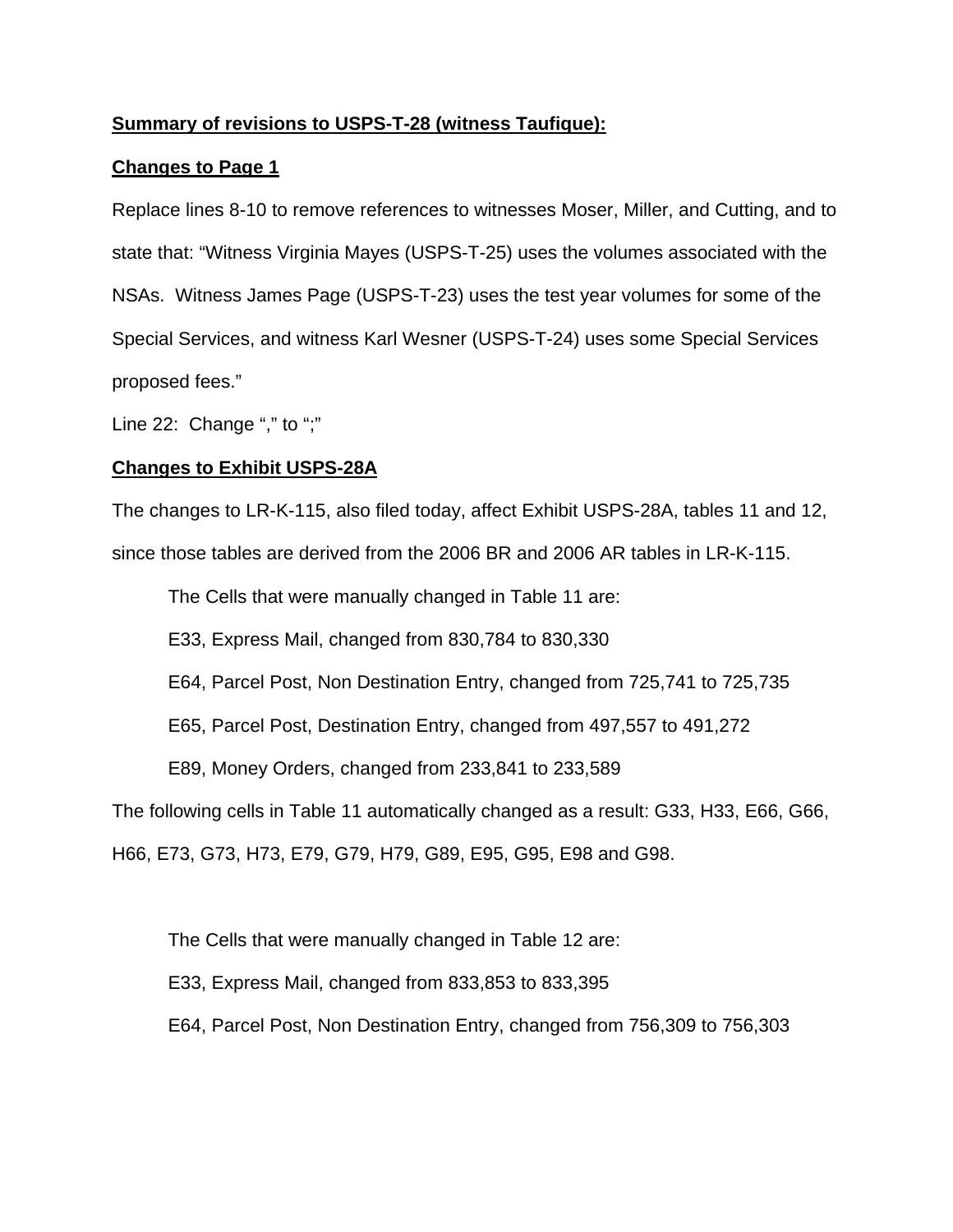E65, Package Services, Destination Entry, changed from 488,423 to 482,253

E89, Money Orders, changed from 240,841 to 240,572

The following cells automatically changed as a result: G33, H33, E66, G66, H66, E73, G73, H73, E79, G79, H79, G89, E95, G95, E98 and G98.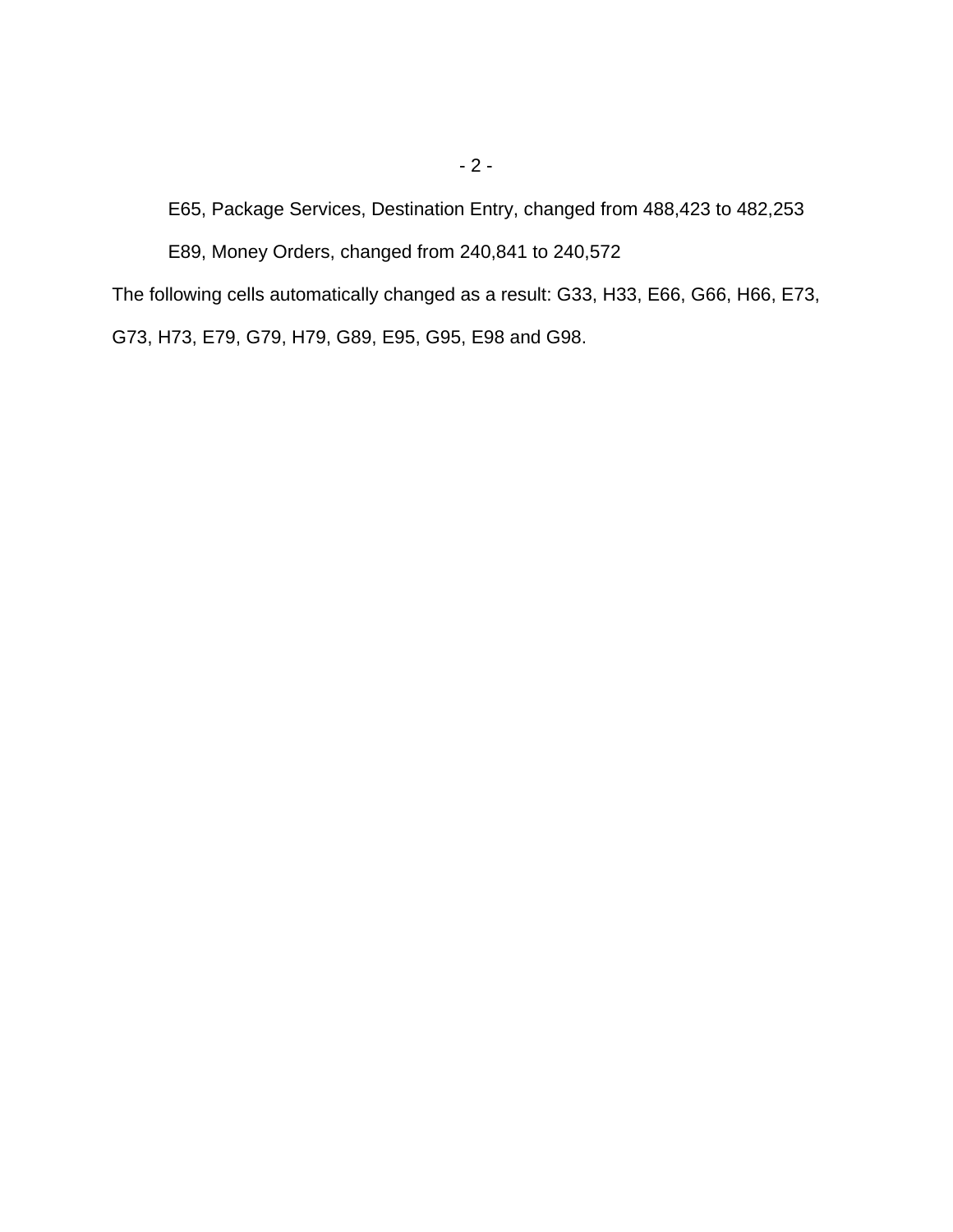I. Purpose of Testimony

2 My testimony proposes the rates and fees for each subclass and special service that result from the policy directive, described in the testimony of Postal Service witness John Potter (USPS-T-1), to generally increase existing prices on an "across-the-board" basis by 5.4 percent, subject to certain exceptions. I present the proposed rates and fees, the percentage changes, and the before- and after-rates revenues for all domestic mail subclasses and special services. Postal Service witness Maura Robinson (USPS-T-27) uses these revenue calculations. Witness Virginia Mayes (USPS-T-25) uses the volumes associated with the NSAs. Witness James Page (USPS-T-23) uses the test year volumes for some of the Special Services, and witness Karl Wesner (USPS-T-24) uses some Special Services proposed fees. I also provide charts showing the current and proposed rates and fees, along with Test Year Before Rates (TYBR) and Test Year After Rates (TYAR) summaries of volume and revenues for each subclass and special 14 service.<sup>1</sup> All of these charts are provided in Exhibit A attached to my testimony. Other supporting calculations are provided in USPS Library Reference K-115 (Rate Design Worksheets), which I am sponsoring. I use DMM 58, Section R for all of the current rates to which the across-the-board increase was applied. I also use USPS-LR-K-77 (FY2004 Billing Determinants) and the TYBR and TYAR forecast estimates provided by witness Thress (USPS-T-7) to estimate the revenues for the test year, both before and after the application of proposed rates. I also discuss the methodology for estimating unit costs of various size post office boxes below in Section IX.R. Given the across-the-board 22 methodology of this case, these unit costs are not used to estimate the proposed fees 23 for post office boxes; rather the application of 5.4 percent determines the proposed fees.

 $\overline{a}$  "Before Rates" revenues and volumes are those that it is estimated would be generated by the *current prices* in the test year. After Rates revenues and volumes are those that it is estimated would be generated by the *proposed prices* in the test year.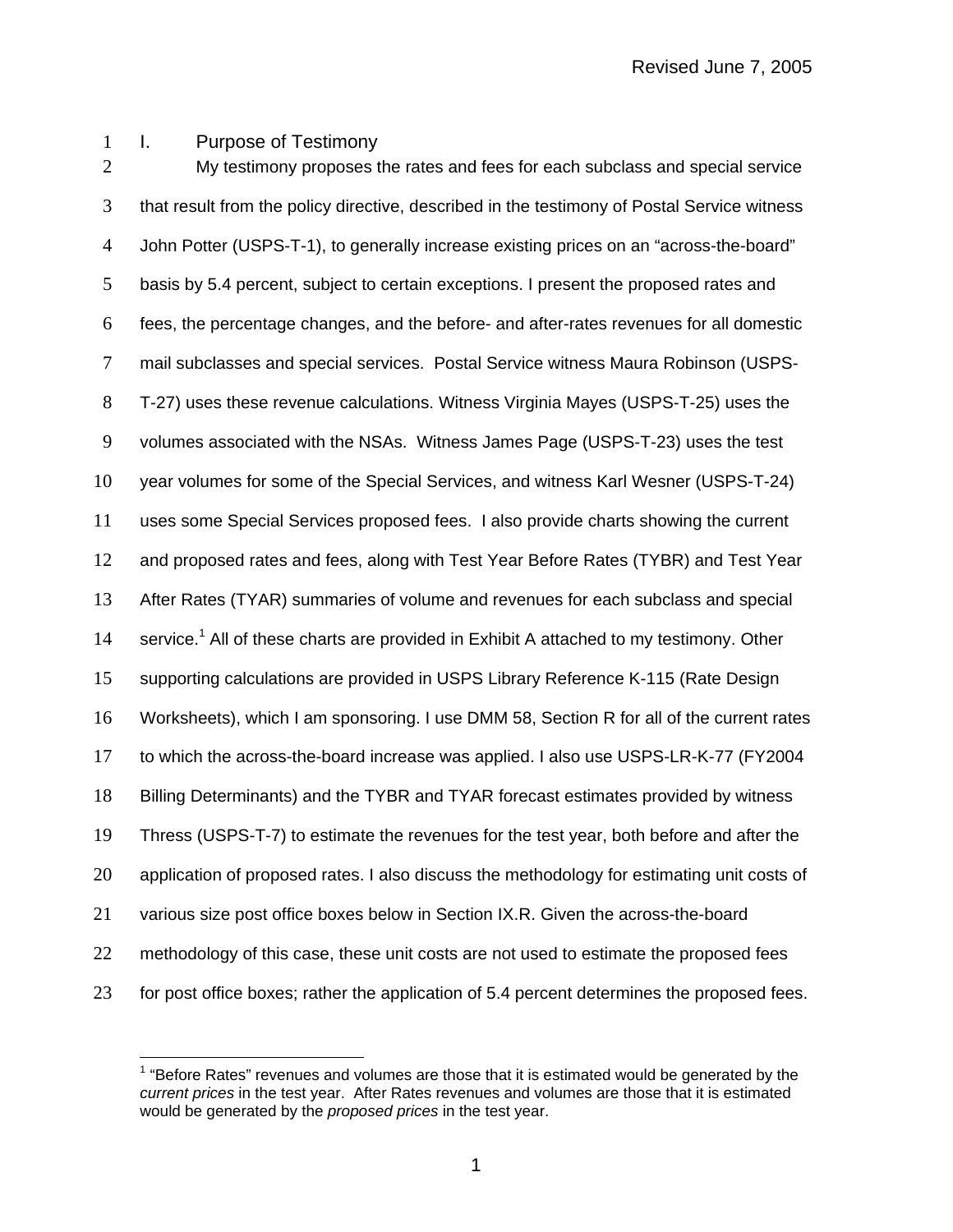## **SUMMARY OF REVENUES FISCAL YEAR 2006 BEFORE RATES (thousands)**

|                                      |                       | Postage plus       |                   | <b>Postage Plus</b> |                    |
|--------------------------------------|-----------------------|--------------------|-------------------|---------------------|--------------------|
|                                      |                       | <b>Unallocated</b> |                   | <b>Allocated</b>    | <b>Revenue per</b> |
| <b>MAIL SERVICE</b>                  | Volume 1              | Fees <sub>2</sub>  | Fees <sup>2</sup> | Fees <sup>2</sup>   | <b>Piece</b>       |
| First-Class Mail                     |                       |                    |                   |                     |                    |
| <b>Letters Subclass</b>              |                       |                    |                   |                     |                    |
| <b>Single Piece Letters</b>          | 42,987,742            | \$19,494,386       | \$242,385         | \$19,736,771        | 0.459126           |
| <b>Non-Automation Presort</b>        | 1,569,019             | 636,571            |                   | 636,571             | 0.405713           |
| <b>Automated and Carrier Route</b>   | 46,767,396            | 14,078,838         |                   | 14,078,838          | 0.301040           |
| NSA Adjustment <sup>3</sup>          | 75,805                | 17,957             |                   | 17,957              | 0.236884           |
| <b>Total Worksharing</b>             | 48,412,219            | 14,733,366         | 36,064            | 14,769,430          | 0.305076           |
| <b>Total Letters Subclass</b>        | 91,399,962            | 34,227,752         | 278,449           | 34,506,200          | 0.377530           |
| <b>Cards Subclass</b>                |                       |                    |                   |                     |                    |
| Post Cards - Single                  | 2,516,372             | 599,407            | 13,410            | 612,817             | 0.243532           |
| Non-Automated Presort Cards          | 303,206               | 64,260             |                   | 64,260              | 0.211936           |
| Automated and Carrier Route Post Car | 2,724,778             | 494,901            |                   | 494,901             | 0.181630           |
| <b>Total Worksharing Cards</b>       | 3,027,984             | 559,161            | 2,248             | 561,409             | 0.185407           |
| <b>Total Cards Subclass</b>          | 5,544,356             | 1,158,568          | 15,658            | 1,174,226           | 0.211788           |
| <b>Business Reply Fees</b>           |                       | 219,441            | (219, 441)        |                     |                    |
| <b>Domestic Mail Fees</b>            |                       | 74,666             | (74, 666)         |                     |                    |
| <b>Total First-Class Mail</b>        | 96,944,318            | 35,680,426         |                   | 35,680,426          | 0.368051           |
| First-Class Mail postage =           |                       | 35,386,320         |                   |                     |                    |
| <b>Priority Mail</b>                 |                       |                    |                   |                     |                    |
| <b>Priority Mail</b>                 | 842,705               | 4,388,942          | 1,653             | 4,390,595           | 5.210121           |
| <b>Domestic Mail Fees</b>            |                       | 1,653              | (1,653)           |                     |                    |
| <b>Total Priority Mail</b>           | 842,705               | 4,390,595          |                   | 4,390,595           | 5.210121           |
| <b>Express Mail</b>                  | 52,945                | 830,330            |                   | 830,330             | 15.682881          |
| Periodicals                          |                       |                    |                   |                     |                    |
| In-County                            | 743,285               | 70,394             | 1,604             | 71,998              | 0.096865           |
| <b>Outside County</b>                |                       |                    |                   |                     |                    |
| Regular-Rate                         | 6,438,348             | 1,758,714          | 13,897            | 1,772,611           | 0.275321           |
| Nonprofit                            | 1,831,804             | 328,800            | 3,954             | 332,754             | 0.181654           |
| Classroom                            | 65,183                | 16,786             | 141               | 16,926              | 0.259676           |
| <b>Total Outside County</b>          | 8,335,335             | 2,104,299          | 17,992            | 2,122,291           | 0.254614           |
| <b>Domestic Mail Fees</b>            |                       | 19,596             | (19, 596)         |                     |                    |
| <b>Total Periodicals</b>             | 9,078,620             | 2,194,289          |                   | 2,194,289           | 0.241699           |
|                                      | Periodicals postage = | 2,174,693          |                   |                     |                    |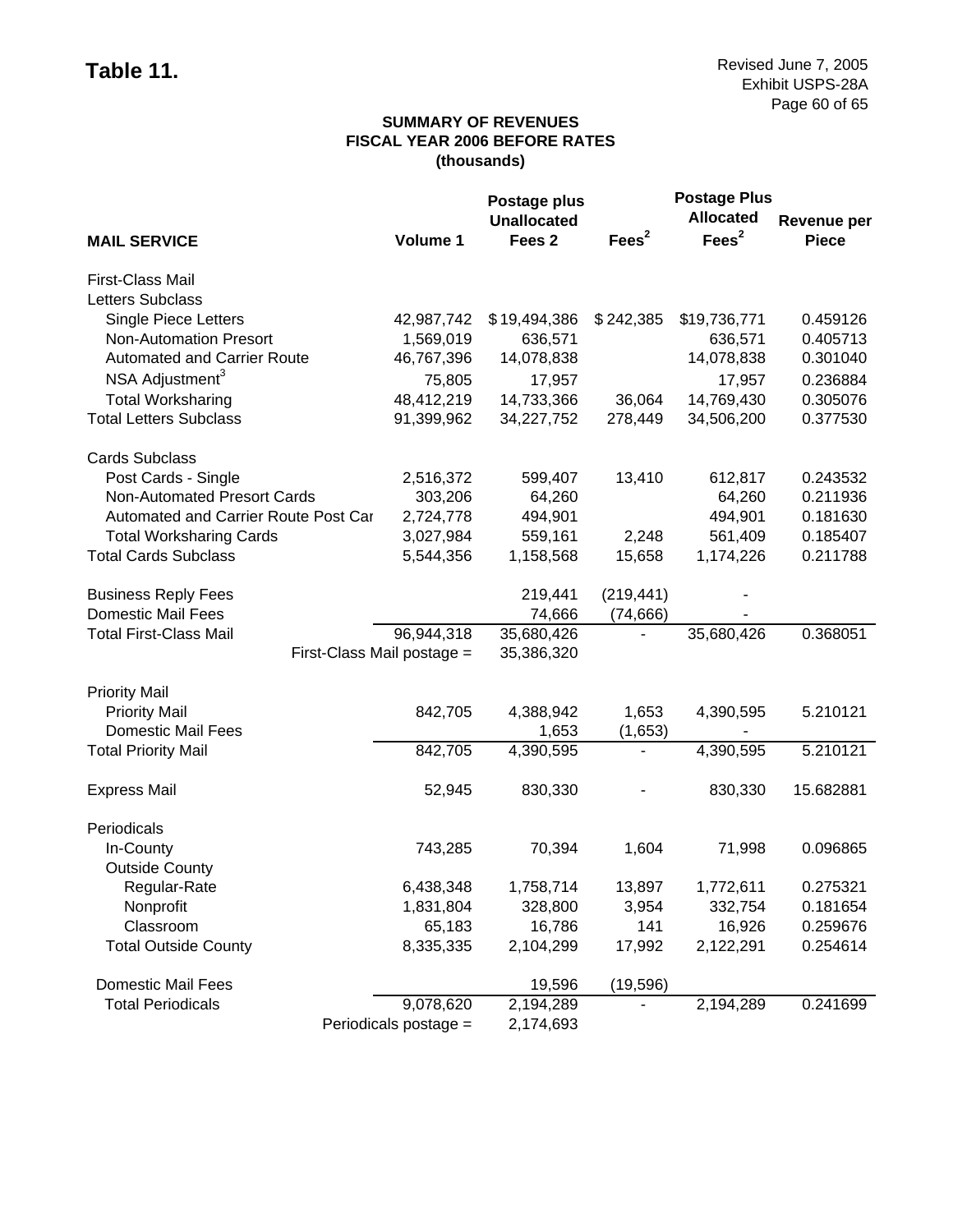## **SUMMARY OF REVENUES FISCAL YEAR 2006 BEFORE RATES (thousands)**

|                                         |             | Postage plus       |           | <b>Postage Plus</b> |                    |
|-----------------------------------------|-------------|--------------------|-----------|---------------------|--------------------|
|                                         |             | <b>Unallocated</b> |           | <b>Allocated</b>    | <b>Revenue per</b> |
| <b>MAIL SERVICE</b>                     | Volume 1    | Fees <sub>2</sub>  | Fees $2$  | Fees <sup>2</sup>   | <b>Piece</b>       |
| <b>Standard Mail</b>                    |             |                    |           |                     |                    |
| <b>Regular and Nonprofit</b>            |             |                    |           |                     |                    |
| Regular                                 | 56,909,968  | 12,248,969         | 17,232    | 12,266,201          | 0.215537           |
| Nonprofit                               | 12,355,554  | 1,612,050          | 54,531    | 1,666,580           | 0.134885           |
| <b>Total Regular and Nonprofit</b>      | 69,265,522  | 13,861,019         | 71,762    | 13,932,781          | 0.201150           |
| <b>Enhanced Carrier Route and NECR</b>  |             |                    |           |                     |                    |
| <b>Enhanced Carrier Route</b>           | 33,328,906  | 5,613,018          | 10,078    | 5,623,096           | 0.168715           |
| Nonprofit Enhanced Carrier Route        | 3,147,175   | 294,933            | 13,890    | 308,822             | 0.098127           |
| <b>Total ECR and NECR</b>               | 36,476,081  | 5,907,950          | 23,968    | 5,931,918           | 0.162625           |
| <b>Bulk Mailing Fees</b>                |             | 65,815             | (65, 815) |                     |                    |
| <b>Domestic Mail Fees</b>               |             | 29,916             | (29, 916) |                     |                    |
| <b>Total Standard Mail</b>              | 105,741,603 | 19,864,699         |           | 19,864,699          | 0.187861           |
| Package Services                        |             |                    |           |                     |                    |
| Parcel Post                             |             |                    |           |                     |                    |
| Non Destination Entry                   | 116,209     | 725,735            |           |                     |                    |
| <b>Destination Entry</b>                | 237,852     | 491,272            |           |                     |                    |
| <b>Total Parcel Post</b>                | 354,061     | 1,217,006          | 865       | 1,217,872           | 3.439722           |
| <b>Bound Printed Matter</b>             | 598,339     | 630,287            | 1,212     | 631,500             | 1.055422           |
| Media Mail                              | 192,642     | 360,713            | 554       | 361,267             | 1.875323           |
| <b>Library Rate</b>                     | 17,037      | 31,443             | 87        | 31,530              | 1.850724           |
| <b>Domestic Mail Fees</b>               |             | 2,279              | (2, 279)  |                     |                    |
| Special Handling                        |             | 423                | (423)     |                     |                    |
| <b>Parcel Airlift Fees</b>              |             | 17                 | (17)      |                     |                    |
| <b>Total Package Services</b>           | 1,162,079   | 2,242,168          | (0)       | 2,242,168           | 1.929446           |
| <b>US Postal Service Mail</b>           | 666,538     |                    |           |                     |                    |
| Free Mail for the Blind and Handicapped | 75,317      |                    |           |                     |                    |
| <b>Total Domestic Mail</b>              | 214,564,124 | \$65,202,508       | \$<br>(0) | \$65,202,508        | 0.303884           |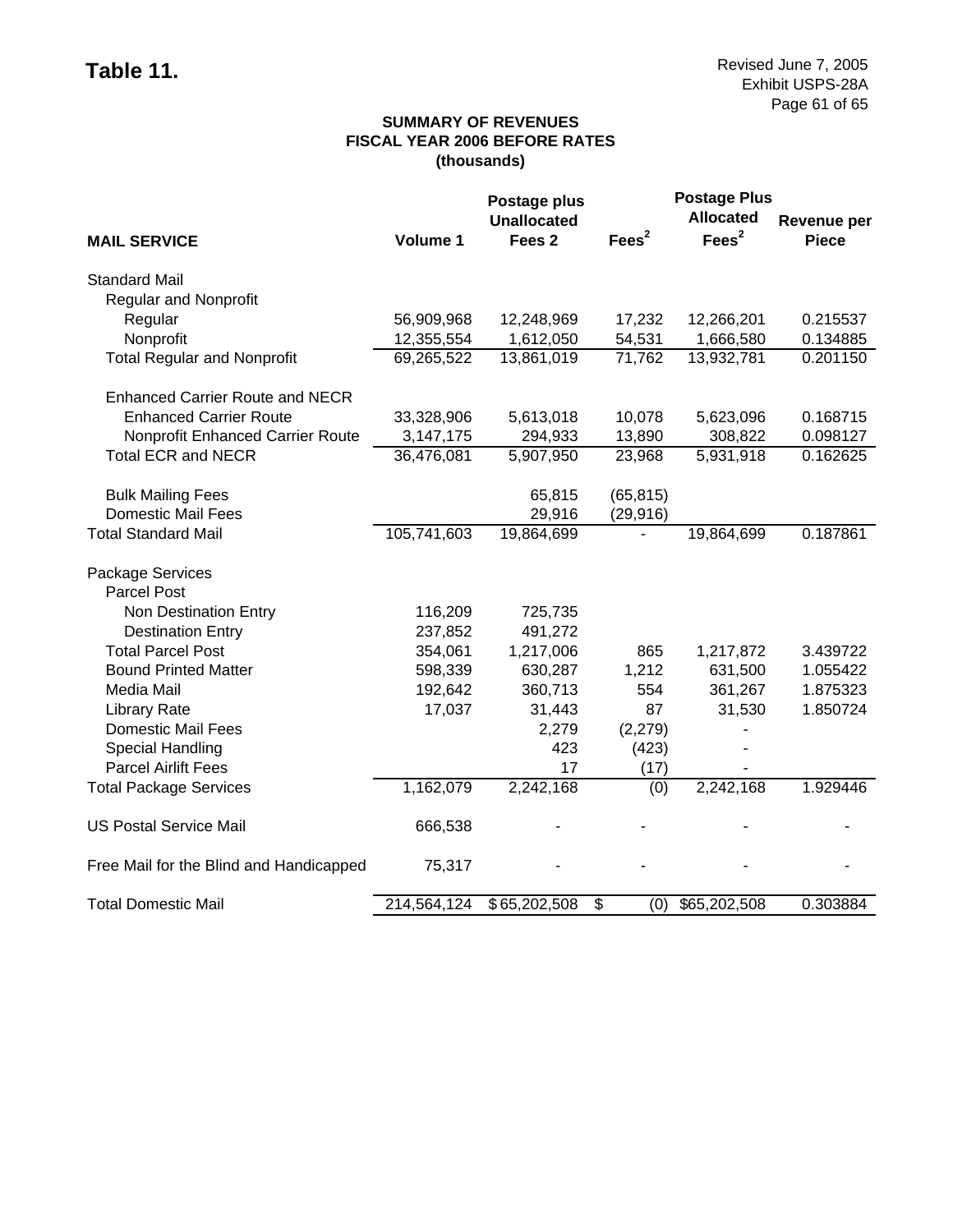## **SUMMARY OF REVENUES FISCAL YEAR 2006 BEFORE RATES (thousands)**

|                                        |           |     | Postage plus<br>Unallocated |                   | <b>Postage Plus</b><br><b>Allocated</b> | Revenue per  |
|----------------------------------------|-----------|-----|-----------------------------|-------------------|-----------------------------------------|--------------|
| <b>MAIL SERVICE</b>                    | Volume 1  |     | Fees <sub>2</sub>           | Fees <sup>2</sup> | Fees <sup>2</sup>                       | <b>Piece</b> |
| <b>Special Services</b>                |           |     |                             |                   |                                         |              |
| Registry                               | 3,990     | \$. | 42,109                      |                   | \$<br>42,109                            | 10.553624    |
| Insurance                              | 35,903    |     | 85,296                      |                   | 85,296                                  | 2.375730     |
| <b>COD</b>                             | 1,693     |     | 9,985                       |                   | 9,985                                   | 5.897626     |
| <b>Certified Mail</b>                  | 282,145   |     | 648,934                     |                   | 648,934                                 | 2.300000     |
| <b>Delivery Confirmation</b>           | 714,201   |     | 81,180                      |                   | 81,180                                  | 0.113665     |
| <b>Signature Confirmation</b>          | 9,809     |     | 15,419                      |                   | 15,419                                  | 1.571919     |
| Money Orders <sup>4</sup>              | 181,567   |     | 233,589                     |                   | 233,589                                 | 1.286516     |
| <b>Return Receipts</b>                 | 250,973   |     | 471.957                     |                   | 471,957                                 | 1.880508     |
| <b>Stamped Cards</b>                   | 90,352    |     | 1.807                       |                   | 1.807                                   | 0.020000     |
| <b>Stamped Envelopes</b>               | 400,000   |     | 15,770                      |                   | 15,770                                  | 0.039425     |
| <b>Box/Caller Service</b>              | 16,100    |     | 832,629                     |                   | 832,629                                 | 51.716083    |
| Other <sup>5</sup>                     |           |     | 20,462                      |                   | 20,462                                  | n/a          |
| <b>Total Domestic Special Services</b> | 1,986,733 | \$  | 2,459,135                   |                   | \$2,459,135                             | 1.237778     |

Total Mail & Services 214,564,124 \$ 67,661,643 - 67,661,643

Notes:

 $<sup>1</sup>$  Ex. USPS-7A, pages 1-10</sup>

2 Library Reference K-115

<sup>3</sup> Library Reference K-115, USPST28Aspreadsheets.xls, worksheets FCM5 to FCM11

<sup>4</sup> Money order revenues include imputed interest of \$8,093,324.

| 144   |
|-------|
|       |
| 4,635 |
| 100   |
| 534   |
| 7,241 |
| 7,781 |
| 4     |
| 23    |
| 462   |
|       |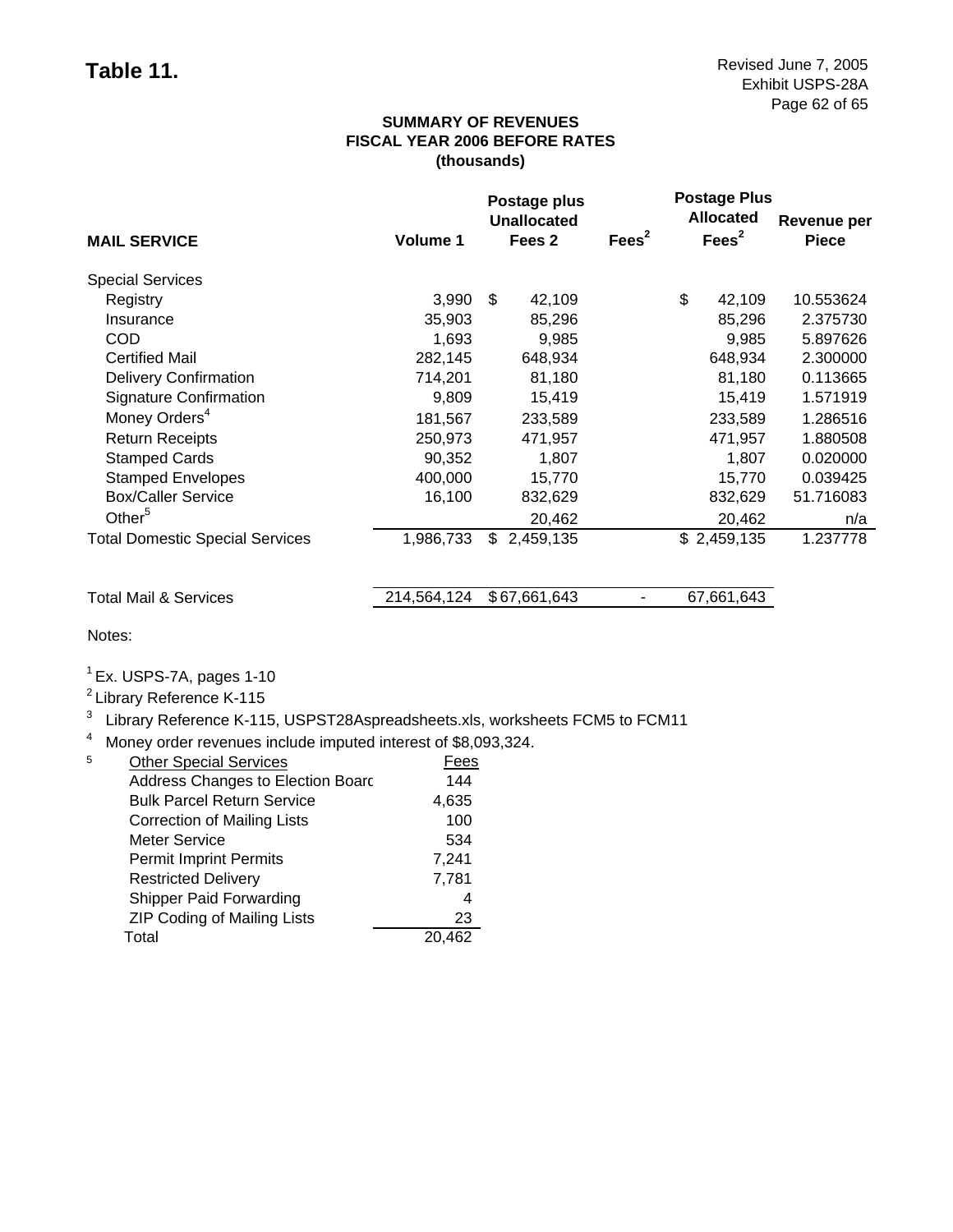## **SUMMARY OF REVENUES FISCAL YEAR 2006 AFTER RATES (thousands)**

|                                      |                       | Postage plus       |                   | <b>Postage Plus</b> |                    |
|--------------------------------------|-----------------------|--------------------|-------------------|---------------------|--------------------|
|                                      |                       | <b>Unallocated</b> |                   | <b>Allocated</b>    | <b>Revenue per</b> |
| <b>MAIL SERVICE</b>                  | Volume 1              | Fees <sub>2</sub>  | Fees <sup>2</sup> | Fees <sup>2</sup>   | <b>Piece</b>       |
| First-Class Mail                     |                       |                    |                   |                     |                    |
| Letters Subclass                     |                       |                    |                   |                     |                    |
| <b>Single Piece Letters</b>          | 42,459,296            | \$20,262,320       | \$256,414         | \$20,518,734        | 0.483257           |
| <b>Non-Automation Presort</b>        | 1,123,189             | 480,266            |                   | 480,266             | 0.427591           |
| <b>Automated and Carrier Route</b>   | 46,763,529            | 14,845,406         |                   | 14,845,406          | 0.317457           |
| NSA Adjustment <sup>3</sup>          | 75,805                | 19,151             |                   | 19,151              | 0.252632           |
| <b>Total Worksharing</b>             | 47,962,523            | 15,344,822         | 38,008            | 15,382,831          | 0.320726           |
| <b>Total Letters Subclass</b>        | 90,421,819            | 35,607,142         | 294,423           | 35,901,565          | 0.397045           |
| <b>Cards Subclass</b>                |                       |                    |                   |                     |                    |
| Post Cards - Single                  | 2,482,529             | 617,711            | 14,173            | 631,885             | 0.254533           |
| Non-Automated Presort Cards          | 294,933               | 65,750             |                   | 65,750              | 0.222933           |
| Automated and Carrier Route Post Car | 2,686,433             | 514,672            |                   | 514,672             | 0.191582           |
| <b>Total Worksharing Cards</b>       | 2,981,366             | 580,423            | 2,355             | 582,778             | 0.195473           |
| <b>Total Cards Subclass</b>          | 5,463,895             | 1,198,134          | 16,529            | 1,214,662           | 0.222307           |
| <b>Business Reply Fees</b>           |                       | 232,487            | (232, 487)        |                     |                    |
| <b>Domestic Mail Fees</b>            |                       | 78,464             | (78, 464)         |                     |                    |
| <b>Total First-Class Mail</b>        | 95,885,714            | 37,116,227         | (0)               | 37,116,227          | 0.387088           |
| First-Class Mail postage =           |                       | 36,805,276         |                   |                     |                    |
| <b>Priority Mail</b>                 |                       |                    |                   |                     |                    |
| <b>Priority Mail</b>                 | 799,324               | 4,387,922          | 1,699             | 4,389,621           | 5.491667           |
| <b>Domestic Mail Fees</b>            |                       | 1,699              | (1,699)           |                     |                    |
| <b>Total Priority Mail</b>           | 799,324               | 4,389,621          |                   | 4,389,621           | 5.491667           |
| <b>Express Mail</b>                  | 50,388                | 833,395            |                   | 833,395             | 16.539555          |
| Periodicals                          |                       |                    |                   |                     |                    |
| In-County                            | 753,578               | 67,325             | 1,720             | 69,044              | 0.089340           |
| <b>Outside County</b>                |                       |                    |                   |                     |                    |
| Regular-Rate                         | 6,416,651             | 1,847,528          | 14,650            | 1,862,177           | 0.287927           |
| Nonprofit                            | 1,814,995             | 343,543            | 4,144             | 347,687             | 0.189280           |
| Classroom                            | 64,598                | 17,523             | 147               | 17,670              | 0.271255           |
| <b>Total Outside County</b>          | 8,296,244             | 2,208,593          | 18,941            | 2,227,534           | 0.266216           |
| <b>Domestic Mail Fees</b>            |                       | 20,662             | (20, 662)         |                     |                    |
| <b>Total Periodicals</b>             | 9,049,822             | 2,296,579          |                   | 2,296,578           | 0.253770           |
|                                      | Periodicals postage = | 2,275,917          |                   |                     |                    |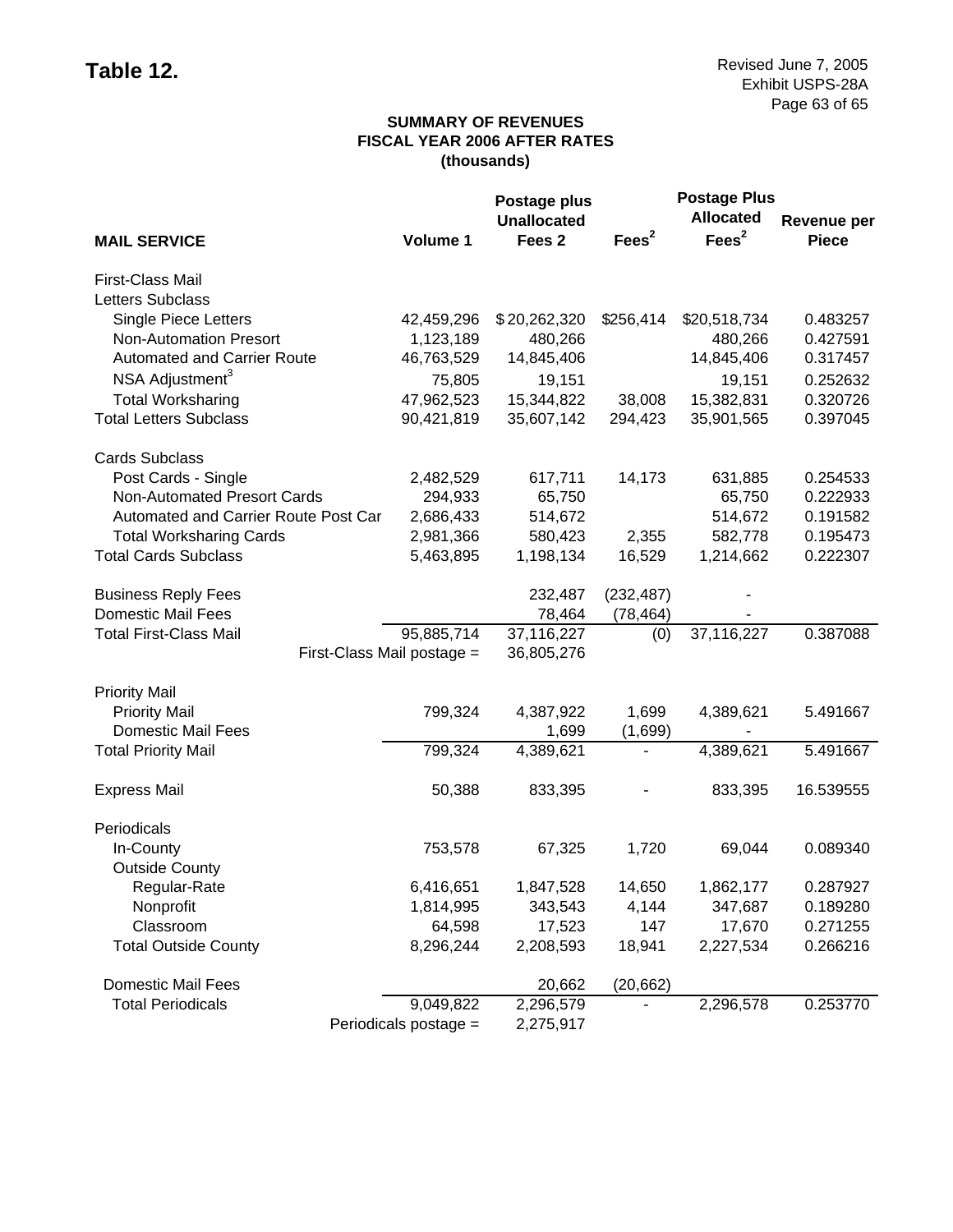## **SUMMARY OF REVENUES FISCAL YEAR 2006 AFTER RATES (thousands)**

|                                         |             | Postage plus       |                   | <b>Postage Plus</b> |                    |
|-----------------------------------------|-------------|--------------------|-------------------|---------------------|--------------------|
|                                         |             | <b>Unallocated</b> |                   | <b>Allocated</b>    | <b>Revenue per</b> |
| <b>MAIL SERVICE</b>                     | Volume 1    | Fees <sub>2</sub>  | Fees <sup>2</sup> | Fees <sup>2</sup>   | <b>Piece</b>       |
| <b>Standard Mail</b>                    |             |                    |                   |                     |                    |
| <b>Regular and Nonprofit</b>            |             |                    |                   |                     |                    |
| Regular                                 | 56,402,833  | 12,788,214         | 17,954            | 12,806,168          | 0.227048           |
| Nonprofit                               | 12,289,469  | 1,689,424          | 57,798            | 1,747,221           | 0.142172           |
| <b>Total Regular and Nonprofit</b>      | 68,692,302  | 14,477,638         | 75,752            | 14,553,389          | 0.211863           |
| <b>Enhanced Carrier Route and NECR</b>  |             |                    |                   |                     |                    |
| <b>Enhanced Carrier Route</b>           | 32,187,100  | 5,721,882          | 10,232            | 5,732,114           | 0.178087           |
| Nonprofit Enhanced Carrier Route        | 3,128,857   | 310,599            | 14,715            | 325,314             | 0.103972           |
| <b>Total ECR and NECR</b>               | 35,315,957  | 6,032,481          | 24,947            | 6,057,428           | 0.171521           |
| <b>Bulk Mailing Fees</b>                |             | 69,796             | (69, 796)         |                     |                    |
| <b>Domestic Mail Fees</b>               |             | 30,902             | (30, 902)         |                     |                    |
| <b>Total Standard Mail</b>              | 104,008,259 | 20,610,817         |                   | 20,610,817          | 0.198165           |
| Package Services                        |             |                    |                   |                     |                    |
| <b>Parcel Post</b>                      |             |                    |                   |                     |                    |
| Non Destination Entry                   | 114,911     | 756,303            |                   |                     |                    |
| <b>Destination Entry</b>                | 221,536     | 482,253            |                   |                     |                    |
| <b>Total Parcel Post</b>                | 336,448     | 1,238,556          | 870               | 1,239,426           | 3.683860           |
| <b>Bound Printed Matter</b>             | 605,996     | 673,362            | 1,290             | 674,652             | 1.113295           |
| Media Mail                              | 191,440     | 377,944            | 581               | 378,525             | 1.977252           |
| <b>Library Rate</b>                     | 16,908      | 32,973             | 90                | 33,063              | 1.955460           |
| <b>Domestic Mail Fees</b>               |             | 2,386              | (2,386)           |                     |                    |
| Special Handling                        |             | 428                | (428)             |                     |                    |
| <b>Parcel Airlift Fees</b>              |             | 18                 | (18)              |                     |                    |
| <b>Total Package Services</b>           | 1,150,792   | 2,325,666          |                   | 2,325,666           | 2.020927           |
| <b>US Postal Service Mail</b>           | 666,538     |                    |                   |                     |                    |
| Free Mail for the Blind and Handicapped | 75,317      |                    |                   |                     |                    |
| <b>Total Domestic Mail</b>              | 211,686,154 | \$67,572,305       | \$<br>(0)         | \$67,572,304        | 0.319210           |